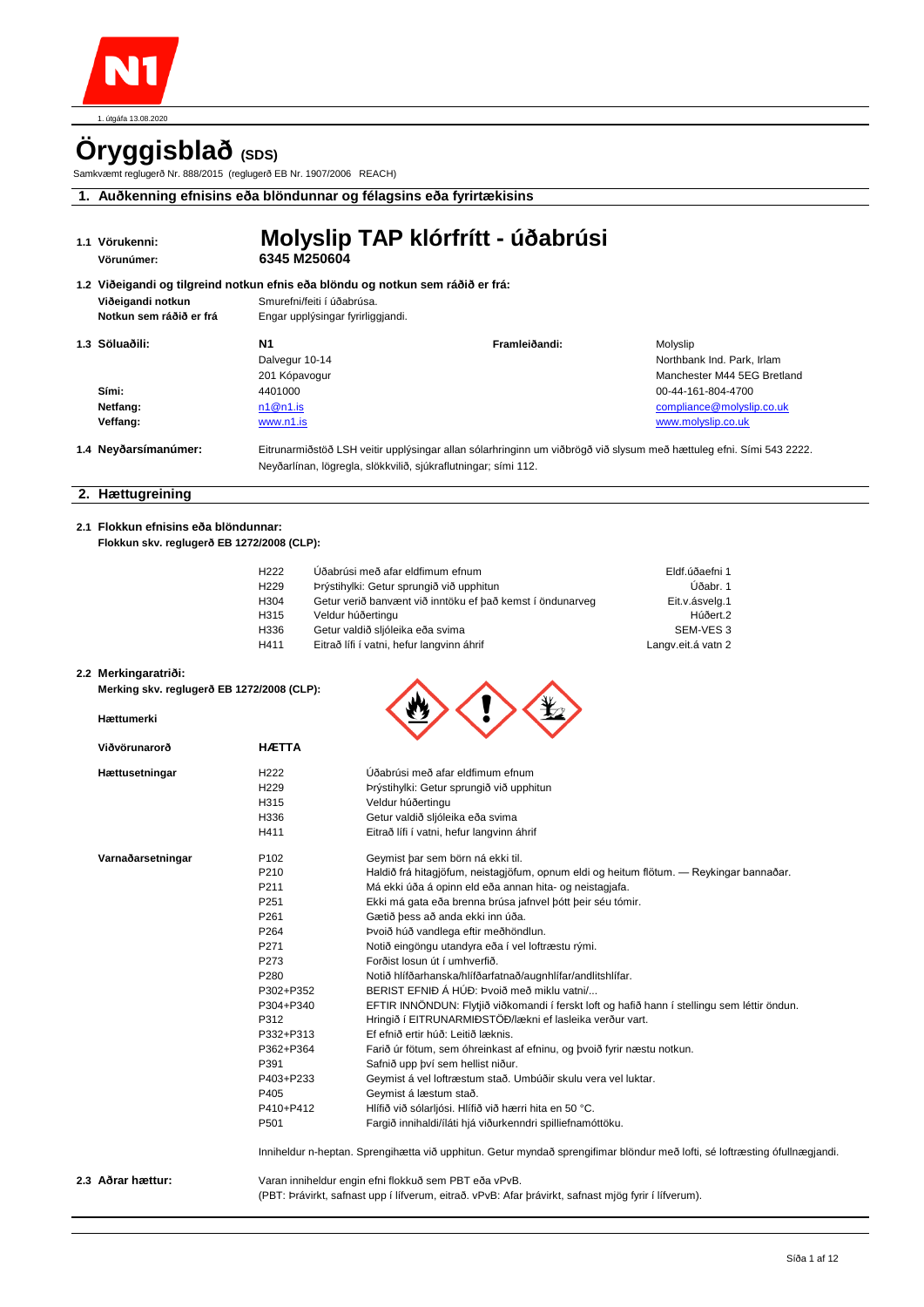

SAFETY DATA SHEET

## Molyslip TAP Chlorine Free Spray

According to Regulation (EC) No 1907/2006, Annex II, as amended.Commission Regulation (EU) No 2015/830 of 28 May 2015.

| SECTION 1: Identification of the substance/mixture and of the company/undertaking |                                                                                                                                                                                      |  |
|-----------------------------------------------------------------------------------|--------------------------------------------------------------------------------------------------------------------------------------------------------------------------------------|--|
| 1.1. Product identifier                                                           |                                                                                                                                                                                      |  |
| <b>Product name</b>                                                               | Molyslip TAP Chlorine Free Spray                                                                                                                                                     |  |
|                                                                                   | 1.2. Relevant identified uses of the substance or mixture and uses advised against                                                                                                   |  |
| <b>Identified uses</b>                                                            | Lubricant.                                                                                                                                                                           |  |
| Uses advised against                                                              | No specific uses advised against are identified.                                                                                                                                     |  |
| 1.3. Details of the supplier of the safety data sheet                             |                                                                                                                                                                                      |  |
| Supplier                                                                          | Molyslip<br>4 Huntsman Drive<br>Northbank Industrial Park<br>Irlam<br>Manchester<br>M44 5EG<br><b>UK</b><br>+44 (0) 161 804 4700<br>+44 (0)161 804 4701<br>compliance@molyslip.co.uk |  |
| 1.4. Emergency telephone number                                                   |                                                                                                                                                                                      |  |
| <b>Emergency telephone</b>                                                        | +44 (0)161 804 4700                                                                                                                                                                  |  |
| <b>SECTION 2: Hazards identification</b>                                          |                                                                                                                                                                                      |  |
| 2.1. Classification of the substance or mixture                                   |                                                                                                                                                                                      |  |
| Classification (EC 1272/2008)                                                     |                                                                                                                                                                                      |  |
| <b>Physical hazards</b>                                                           | Aerosol 1 - H222, H229                                                                                                                                                               |  |
| <b>Health hazards</b>                                                             | Skin Irrit. 2 - H315 STOT SE 3 - H336 Asp. Tox. 1 - H304                                                                                                                             |  |
| <b>Environmental hazards</b>                                                      | Aquatic Chronic 2 - H411                                                                                                                                                             |  |
| 2.2. Label elements                                                               |                                                                                                                                                                                      |  |
| Pictogram                                                                         |                                                                                                                                                                                      |  |
|                                                                                   |                                                                                                                                                                                      |  |
| Signal word                                                                       | Danger                                                                                                                                                                               |  |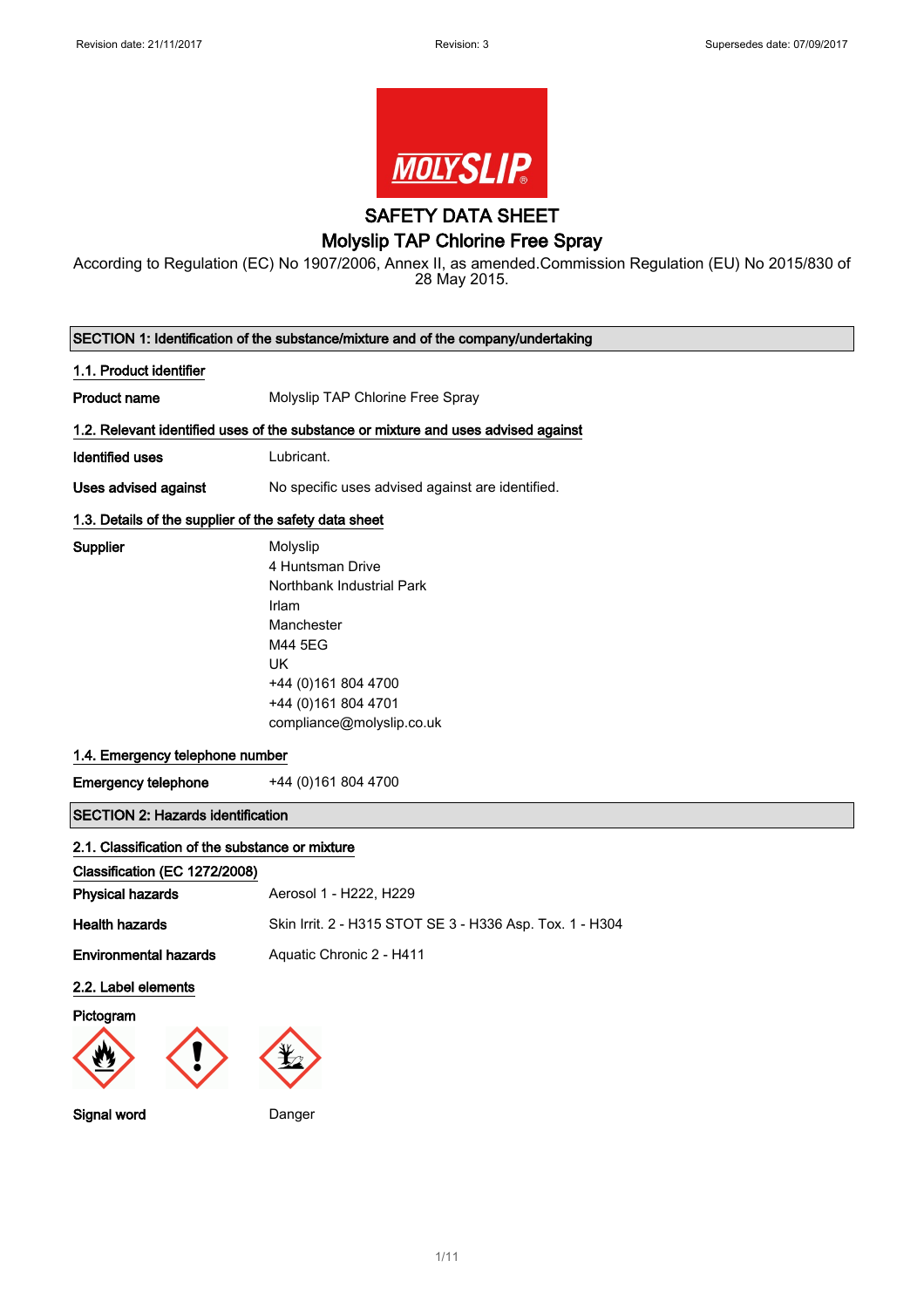| <b>Hazard statements</b>                  | H222 Extremely flammable aerosol.<br>H229 Pressurised container: may burst if heated<br>H315 Causes skin irritation.<br>H336 May cause drowsiness or dizziness.<br>H411 Toxic to aquatic life with long lasting effects.                                                                                                                                                                                                                                                                                                                                                                                                                                                                                                                                                                                                                                              |
|-------------------------------------------|-----------------------------------------------------------------------------------------------------------------------------------------------------------------------------------------------------------------------------------------------------------------------------------------------------------------------------------------------------------------------------------------------------------------------------------------------------------------------------------------------------------------------------------------------------------------------------------------------------------------------------------------------------------------------------------------------------------------------------------------------------------------------------------------------------------------------------------------------------------------------|
| <b>Precautionary statements</b>           | P210 Keep away from heat, hot surfaces, sparks, open flames and other ignition sources. No<br>smoking.<br>P211 Do not spray on an open flame or other ignition source.<br>P251 Do not pierce or burn, even after use.<br>P273 Avoid release to the environment.<br>P410+P412 Protect from sunlight. Do not expose to temperatures exceeding 50°C/122°F.                                                                                                                                                                                                                                                                                                                                                                                                                                                                                                               |
| Contains                                  | n-heptane                                                                                                                                                                                                                                                                                                                                                                                                                                                                                                                                                                                                                                                                                                                                                                                                                                                             |
| Supplementary precautionary<br>statements | P261 Avoid breathing spray.<br>P264 Wash contaminated skin thoroughly after handling.<br>P271 Use only outdoors or in a well-ventilated area.<br>P280 Wear protective gloves/ protective clothing/ eye protection/ face protection.<br>P302+P352 IF ON SKIN: Wash with plenty of water.<br>P304+P340 IF INHALED: Remove person to fresh air and keep comfortable for breathing.<br>P312 Call a POISON CENTER/ doctor if you feel unwell.<br>P321 Specific treatment (see medical advice on this label).<br>P332+P313 If skin irritation occurs: Get medical advice/ attention.<br>P362+P364 Take off contaminated clothing and wash it before reuse.<br>P391 Collect spillage.<br>P403+P233 Store in a well-ventilated place. Keep container tightly closed.<br>P405 Store locked up.<br>P501 Dispose of contents/ container in accordance with national regulations. |

## 2.3. Other hazards

This product does not contain any substances classified as PBT or vPvB.

| <b>SECTION 3: Composition/information on ingredients</b> |                          |  |
|----------------------------------------------------------|--------------------------|--|
| 3.2. Mixtures                                            |                          |  |
| Petroleum gases, liquefied                               | 30-60%                   |  |
| CAS number: 68476-85-7                                   | EC number: 270-704-2     |  |
| Classification                                           |                          |  |
| Flam. Gas 1 - H220                                       |                          |  |
| Press. Gas, Liquefied - H280                             |                          |  |
| n-heptane                                                | 10-30%                   |  |
| CAS number: 142-82-5                                     | EC number: 205-563-8     |  |
| M factor (Acute) = $1$                                   | M factor (Chronic) = $1$ |  |
| Classification                                           |                          |  |
| Flam. Liq. 2 - H225                                      |                          |  |
| Skin Irrit. 2 - H315                                     |                          |  |
| STOT SE 3 - H336                                         |                          |  |
| Asp. Tox. 1 - H304                                       |                          |  |
| Aquatic Acute 1 - H400                                   |                          |  |
| Aquatic Chronic 1 - H410                                 |                          |  |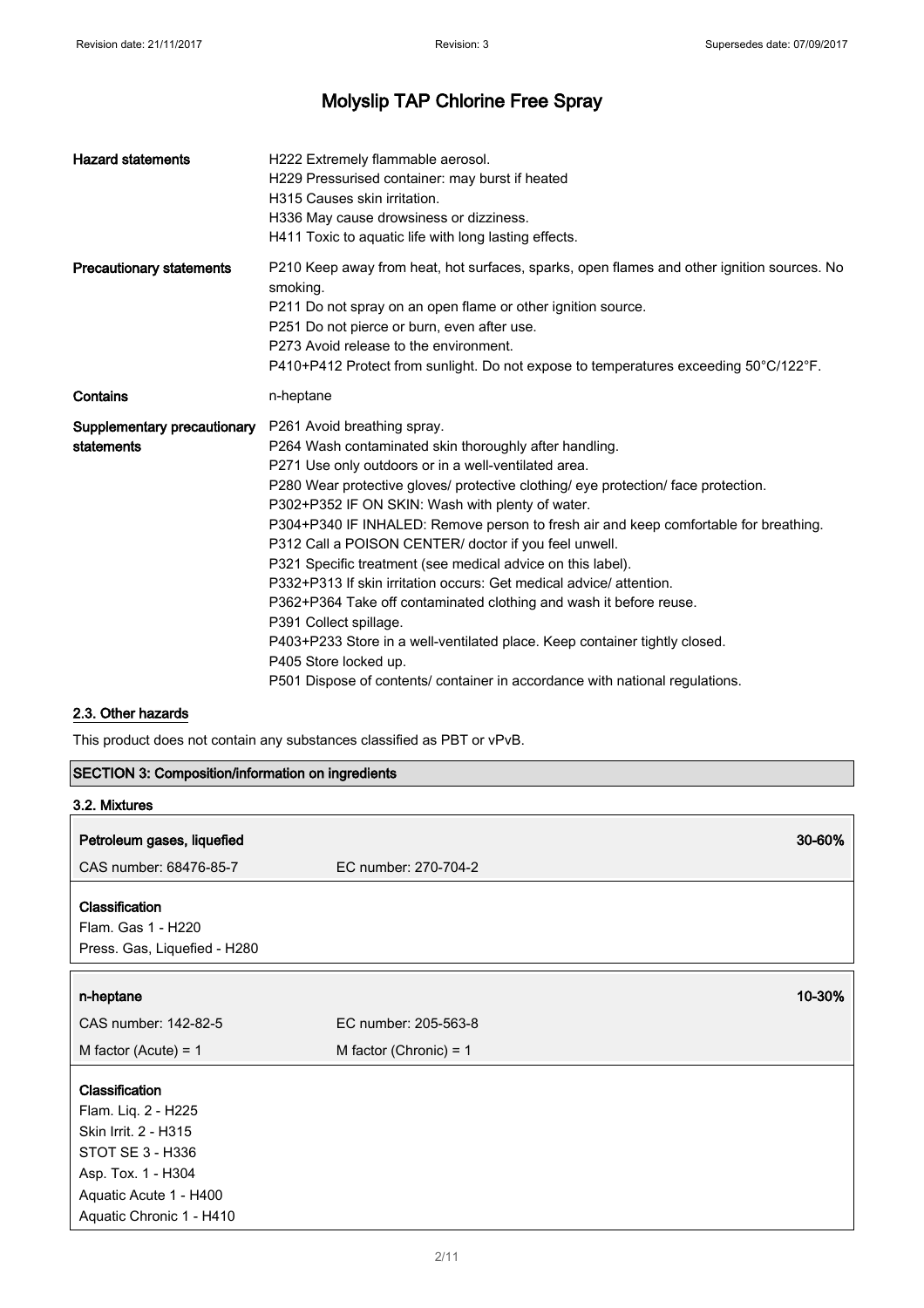The Full Text for all R-Phrases and Hazard Statements are Displayed in Section 16.

| <b>SECTION 4: First aid measures</b>                                                                                                                                                                                                                                                                                                                                                                                                              |                                                                                                                                                                                                                                                                                                                                                                                                                                      |  |  |
|---------------------------------------------------------------------------------------------------------------------------------------------------------------------------------------------------------------------------------------------------------------------------------------------------------------------------------------------------------------------------------------------------------------------------------------------------|--------------------------------------------------------------------------------------------------------------------------------------------------------------------------------------------------------------------------------------------------------------------------------------------------------------------------------------------------------------------------------------------------------------------------------------|--|--|
| 4.1. Description of first aid measures                                                                                                                                                                                                                                                                                                                                                                                                            |                                                                                                                                                                                                                                                                                                                                                                                                                                      |  |  |
| <b>General information</b>                                                                                                                                                                                                                                                                                                                                                                                                                        | Get medical attention if any discomfort continues. Show this Safety Data Sheet to the medical<br>personnel.                                                                                                                                                                                                                                                                                                                          |  |  |
| Inhalation                                                                                                                                                                                                                                                                                                                                                                                                                                        | Move affected person to fresh air and keep warm and at rest in a position comfortable for<br>breathing. Maintain an open airway. Loosen tight clothing such as collar, tie or belt. When<br>breathing is difficult, properly trained personnel may assist affected person by administering<br>oxygen. Get medical attention. Place unconscious person on their side in the recovery<br>position and ensure breathing can take place. |  |  |
| Ingestion<br>Rinse mouth thoroughly with water. Give a few small glasses of water or milk to drink. Stop if<br>the affected person feels sick as vomiting may be dangerous. Never give anything by mouth<br>to an unconscious person. Place unconscious person on their side in the recovery position<br>and ensure breathing can take place. Keep affected person under observation. Get medical<br>attention if symptoms are severe or persist. |                                                                                                                                                                                                                                                                                                                                                                                                                                      |  |  |
| <b>Skin contact</b>                                                                                                                                                                                                                                                                                                                                                                                                                               | Rinse with water.                                                                                                                                                                                                                                                                                                                                                                                                                    |  |  |
| Eye contact                                                                                                                                                                                                                                                                                                                                                                                                                                       | Remove any contact lenses and open eyelids wide apart. Rinse with water. Get medical<br>attention if any discomfort continues.                                                                                                                                                                                                                                                                                                       |  |  |
| Protection of first aiders                                                                                                                                                                                                                                                                                                                                                                                                                        | First aid personnel should wear appropriate protective equipment during any rescue.                                                                                                                                                                                                                                                                                                                                                  |  |  |
|                                                                                                                                                                                                                                                                                                                                                                                                                                                   | 4.2. Most important symptoms and effects, both acute and delayed                                                                                                                                                                                                                                                                                                                                                                     |  |  |
| <b>General information</b>                                                                                                                                                                                                                                                                                                                                                                                                                        | The severity of the symptoms described will vary dependent on the concentration and the<br>length of exposure.                                                                                                                                                                                                                                                                                                                       |  |  |
| Inhalation                                                                                                                                                                                                                                                                                                                                                                                                                                        | A single exposure may cause the following adverse effects: Headache. Nausea, vomiting.<br>Central nervous system depression. Drowsiness, dizziness, disorientation, vertigo. Narcotic<br>effect.                                                                                                                                                                                                                                     |  |  |
| Ingestion                                                                                                                                                                                                                                                                                                                                                                                                                                         | Due to the physical nature of this product, it is unlikely that ingestion will occur. Aspiration<br>hazard if swallowed. Entry into the lungs following ingestion or vomiting may cause chemical<br>pneumonitis.                                                                                                                                                                                                                     |  |  |
| Skin contact                                                                                                                                                                                                                                                                                                                                                                                                                                      | Redness. Irritating to skin.                                                                                                                                                                                                                                                                                                                                                                                                         |  |  |
| Eye contact                                                                                                                                                                                                                                                                                                                                                                                                                                       | May be slightly irritating to eyes. May cause discomfort.                                                                                                                                                                                                                                                                                                                                                                            |  |  |
| 4.3. Indication of any immediate medical attention and special treatment needed                                                                                                                                                                                                                                                                                                                                                                   |                                                                                                                                                                                                                                                                                                                                                                                                                                      |  |  |
| Notes for the doctor                                                                                                                                                                                                                                                                                                                                                                                                                              | Treat symptomatically.                                                                                                                                                                                                                                                                                                                                                                                                               |  |  |
| <b>SECTION 5: Firefighting measures</b>                                                                                                                                                                                                                                                                                                                                                                                                           |                                                                                                                                                                                                                                                                                                                                                                                                                                      |  |  |
| 5.1. Extinguishing media                                                                                                                                                                                                                                                                                                                                                                                                                          |                                                                                                                                                                                                                                                                                                                                                                                                                                      |  |  |
| Suitable extinguishing media                                                                                                                                                                                                                                                                                                                                                                                                                      | The product is flammable. Extinguish with alcohol-resistant foam, carbon dioxide, dry powder<br>or water fog. Use fire-extinguishing media suitable for the surrounding fire.                                                                                                                                                                                                                                                        |  |  |
| Unsuitable extinguishing<br>media                                                                                                                                                                                                                                                                                                                                                                                                                 | Do not use water jet as an extinguisher, as this will spread the fire.                                                                                                                                                                                                                                                                                                                                                               |  |  |
| 5.2. Special hazards arising from the substance or mixture                                                                                                                                                                                                                                                                                                                                                                                        |                                                                                                                                                                                                                                                                                                                                                                                                                                      |  |  |
| Specific hazards                                                                                                                                                                                                                                                                                                                                                                                                                                  | Containers can burst violently or explode when heated, due to excessive pressure build-up.<br>Bursting aerosol containers may be propelled from a fire at high speed. If aerosol cans are<br>ruptured, care should be taken due to the rapid escape of the pressurised contents and<br>propellant. Vapours may form explosive mixtures with air.                                                                                     |  |  |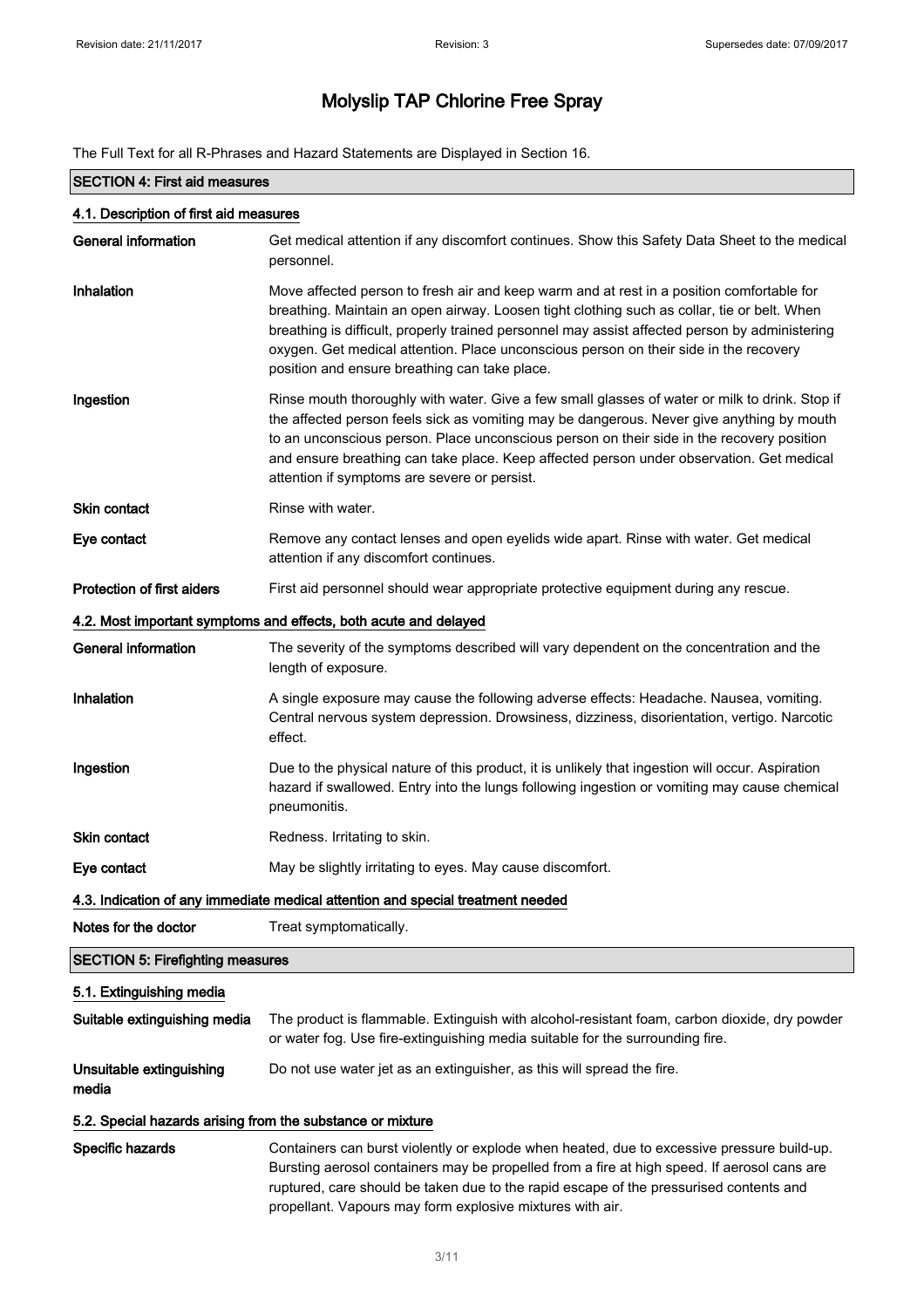| Hazardous combustion<br>products                 | Thermal decomposition or combustion products may include the following substances:<br>Harmful gases or vapours.                                                                                                                                                                                                                                                                                                                                                                                                                                                                                                                                                                                              |
|--------------------------------------------------|--------------------------------------------------------------------------------------------------------------------------------------------------------------------------------------------------------------------------------------------------------------------------------------------------------------------------------------------------------------------------------------------------------------------------------------------------------------------------------------------------------------------------------------------------------------------------------------------------------------------------------------------------------------------------------------------------------------|
| 5.3. Advice for firefighters                     |                                                                                                                                                                                                                                                                                                                                                                                                                                                                                                                                                                                                                                                                                                              |
| Protective actions during<br>firefighting        | Avoid breathing fire gases or vapours. Evacuate area. Keep upwind to avoid inhalation of<br>gases, vapours, fumes and smoke. Ventilate closed spaces before entering them. Cool<br>containers exposed to heat with water spray and remove them from the fire area if it can be<br>done without risk. Cool containers exposed to flames with water until well after the fire is out.<br>If a leak or spill has not ignited, use water spray to disperse vapours and protect men stopping<br>the leak. Avoid discharge to the aquatic environment. Control run-off water by containing and<br>keeping it out of sewers and watercourses. If risk of water pollution occurs, notify appropriate<br>authorities. |
| Special protective equipment<br>for firefighters | Wear positive-pressure self-contained breathing apparatus (SCBA) and appropriate protective<br>clothing. Firefighter's clothing conforming to European standard EN469 (including helmets,<br>protective boots and gloves) will provide a basic level of protection for chemical incidents.                                                                                                                                                                                                                                                                                                                                                                                                                   |

#### SECTION 6: Accidental release measures

#### 6.1. Personal precautions, protective equipment and emergency procedures

## Personal precautions Wear protective clothing as described in Section 8 of this safety data sheet. No action shall be taken without appropriate training or involving any personal risk. Do not touch or walk into spilled material. Evacuate area. Risk of explosion. Provide adequate ventilation. No smoking, sparks, flames or other sources of ignition near spillage. Promptly remove any clothing that becomes contaminated.

#### 6.2. Environmental precautions

Environmental precautions Avoid discharge into drains or watercourses or onto the ground. Avoid discharge to the aquatic environment.

#### 6.3. Methods and material for containment and cleaning up

| Methods for cleaning up | Wear protective clothing as described in Section 8 of this safety data sheet. Clear up spills<br>immediately and dispose of waste safely. Eliminate all ignition sources if safe to do so. No<br>smoking, sparks, flames or other sources of ignition near spillage. Under normal conditions of<br>handling and storage, spillages from aerosol containers are unlikely. If aerosol cans are<br>ruptured, care should be taken due to the rapid escape of the pressurised contents and<br>propellant. Small Spillages: Wipe up with an absorbent cloth and dispose of waste safely.<br>Large Spillages: If the product is soluble in water, dilute the spillage with water and mop it up.<br>Alternatively, or if it is not water-soluble, absorb the spillage with an inert, dry material and<br>place it in a suitable waste disposal container. Flush contaminated area with plenty of water. |
|-------------------------|--------------------------------------------------------------------------------------------------------------------------------------------------------------------------------------------------------------------------------------------------------------------------------------------------------------------------------------------------------------------------------------------------------------------------------------------------------------------------------------------------------------------------------------------------------------------------------------------------------------------------------------------------------------------------------------------------------------------------------------------------------------------------------------------------------------------------------------------------------------------------------------------------|
|                         | Wash thoroughly after dealing with a spillage. Dangerous for the environment. Do not empty<br>into drains. For waste disposal, see Section 13.                                                                                                                                                                                                                                                                                                                                                                                                                                                                                                                                                                                                                                                                                                                                                   |

### 6.4. Reference to other sections

Reference to other sections For personal protection, see Section 8. See Section 11 for additional information on health hazards. See Section 12 for additional information on ecological hazards. For waste disposal, see Section 13.

#### SECTION 7: Handling and storage

#### 7.1. Precautions for safe handling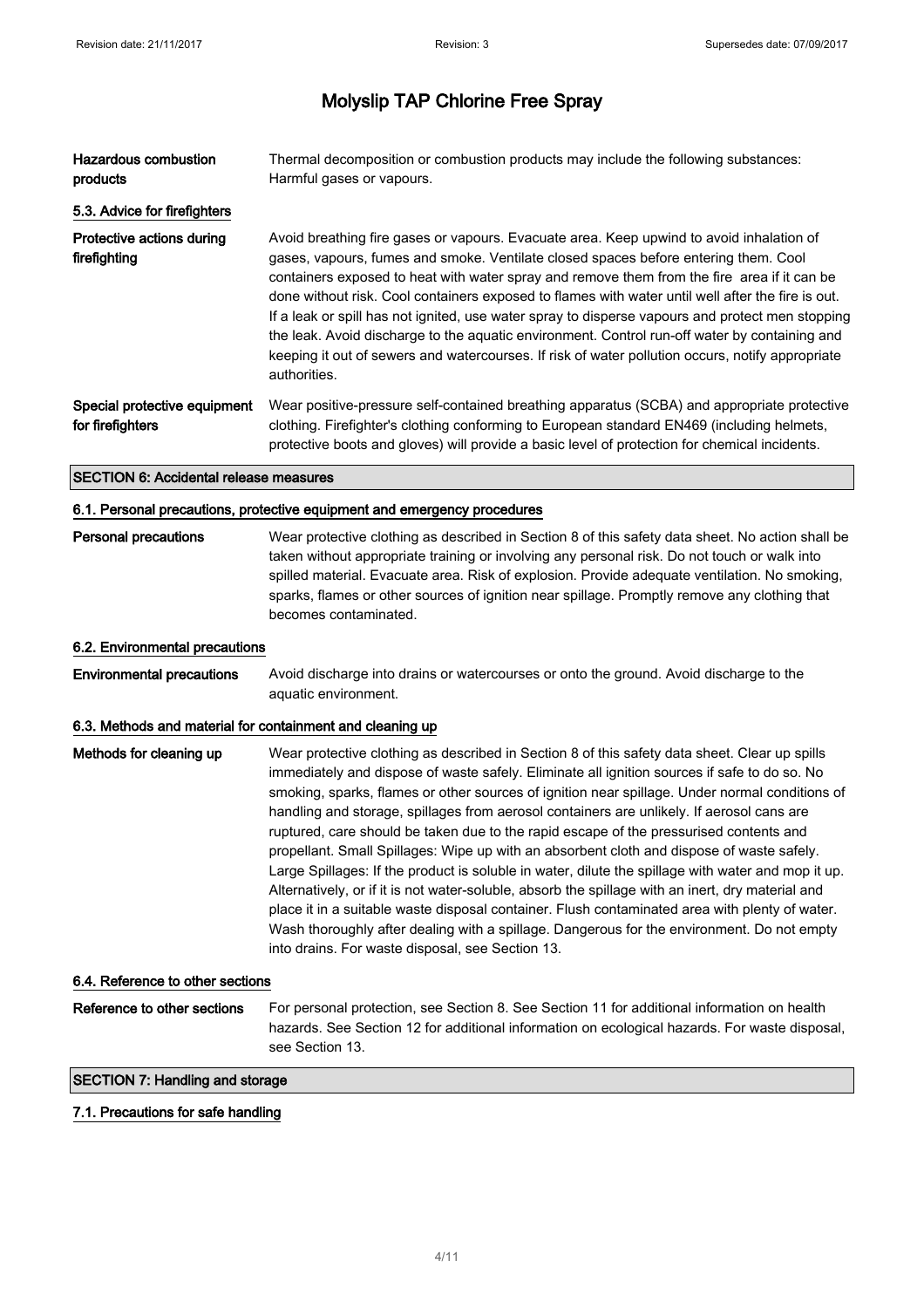| <b>Usage precautions</b>                                                                                                                                                                                                                                                                                                                                                                                                                                                          | Read and follow manufacturer's recommendations. Wear protective clothing as described in<br>Section 8 of this safety data sheet. Keep away from food, drink and animal feeding stuffs.<br>Avoid exposing aerosol containers to high temperatures or direct sunlight. The product is<br>flammable. Keep away from heat, hot surfaces, sparks, open flames and other ignition<br>sources. No smoking. Avoid discharge to the aquatic environment. Do not handle until all<br>safety precautions have been read and understood. Do not handle broken packages without<br>protective equipment. Do not reuse empty containers. Do not spray on an open flame or other<br>ignition source. Do not pierce or burn, even after use. Spray will evaporate and cool rapidly<br>and may cause frostbite or cold burns if in contact with skin. Avoid contact with eyes. Avoid<br>inhalation of vapours and spray/mists. |  |  |
|-----------------------------------------------------------------------------------------------------------------------------------------------------------------------------------------------------------------------------------------------------------------------------------------------------------------------------------------------------------------------------------------------------------------------------------------------------------------------------------|---------------------------------------------------------------------------------------------------------------------------------------------------------------------------------------------------------------------------------------------------------------------------------------------------------------------------------------------------------------------------------------------------------------------------------------------------------------------------------------------------------------------------------------------------------------------------------------------------------------------------------------------------------------------------------------------------------------------------------------------------------------------------------------------------------------------------------------------------------------------------------------------------------------|--|--|
| Advice on general<br>occupational hygiene                                                                                                                                                                                                                                                                                                                                                                                                                                         | Wash promptly if skin becomes contaminated. Take off contaminated clothing. Wash<br>contaminated clothing before reuse.                                                                                                                                                                                                                                                                                                                                                                                                                                                                                                                                                                                                                                                                                                                                                                                       |  |  |
|                                                                                                                                                                                                                                                                                                                                                                                                                                                                                   | 7.2. Conditions for safe storage, including any incompatibilities                                                                                                                                                                                                                                                                                                                                                                                                                                                                                                                                                                                                                                                                                                                                                                                                                                             |  |  |
| <b>Storage precautions</b><br>Store away from incompatible materials (see Section 10). Store locked up. Keep away from<br>oxidising materials, heat and flames. Keep only in the original container. Keep container<br>tightly closed, in a cool, well ventilated place. Keep containers upright. Protect containers from<br>damage. Protect from sunlight. Do not store near heat sources or expose to high<br>temperatures. Do not expose to temperatures exceeding 50°C/122°F. |                                                                                                                                                                                                                                                                                                                                                                                                                                                                                                                                                                                                                                                                                                                                                                                                                                                                                                               |  |  |
| Storage class                                                                                                                                                                                                                                                                                                                                                                                                                                                                     | Miscellaneous hazardous material storage.                                                                                                                                                                                                                                                                                                                                                                                                                                                                                                                                                                                                                                                                                                                                                                                                                                                                     |  |  |
| 7.3. Specific end use(s)                                                                                                                                                                                                                                                                                                                                                                                                                                                          |                                                                                                                                                                                                                                                                                                                                                                                                                                                                                                                                                                                                                                                                                                                                                                                                                                                                                                               |  |  |
| Specific end use(s)                                                                                                                                                                                                                                                                                                                                                                                                                                                               | The identified uses for this product are detailed in Section 1.2.                                                                                                                                                                                                                                                                                                                                                                                                                                                                                                                                                                                                                                                                                                                                                                                                                                             |  |  |
| <b>SECTION 8: Exposure Controls/personal protection</b>                                                                                                                                                                                                                                                                                                                                                                                                                           |                                                                                                                                                                                                                                                                                                                                                                                                                                                                                                                                                                                                                                                                                                                                                                                                                                                                                                               |  |  |
| 8.1. Control parameters<br>Occupational exposure limits<br>Petroleum gases, liquefied<br>Long-term exposure limit (8-hour TWA): WEL 1750 mg/m <sup>3</sup>                                                                                                                                                                                                                                                                                                                        | respirable dust                                                                                                                                                                                                                                                                                                                                                                                                                                                                                                                                                                                                                                                                                                                                                                                                                                                                                               |  |  |
| Short-term exposure limit (15-minute): WEL 2180 mg/m <sup>3</sup><br>n-heptane                                                                                                                                                                                                                                                                                                                                                                                                    | respirable dust                                                                                                                                                                                                                                                                                                                                                                                                                                                                                                                                                                                                                                                                                                                                                                                                                                                                                               |  |  |
| Long-term exposure limit (8-hour TWA): WEL 500<br>WEL = Workplace Exposure Limit                                                                                                                                                                                                                                                                                                                                                                                                  |                                                                                                                                                                                                                                                                                                                                                                                                                                                                                                                                                                                                                                                                                                                                                                                                                                                                                                               |  |  |
|                                                                                                                                                                                                                                                                                                                                                                                                                                                                                   | n-heptane (CAS: 142-82-5)                                                                                                                                                                                                                                                                                                                                                                                                                                                                                                                                                                                                                                                                                                                                                                                                                                                                                     |  |  |
| <b>DNEL</b>                                                                                                                                                                                                                                                                                                                                                                                                                                                                       | Workers - Dermal; systemic effects: 300 mg/kg/day<br>Workers - Inhalation; systemic effects: 2085 mg/m <sup>3</sup>                                                                                                                                                                                                                                                                                                                                                                                                                                                                                                                                                                                                                                                                                                                                                                                           |  |  |
| <b>PNEC</b>                                                                                                                                                                                                                                                                                                                                                                                                                                                                       | - Fresh water; 0.03 mg/l<br>- Marine water; 0.03 mg/l<br>- Sediment (Freshwater); 4.4 mg/kg<br>- Sediment (Marinewater); 4.4 mg/kg<br>- Soil; 1.8 mg/kg                                                                                                                                                                                                                                                                                                                                                                                                                                                                                                                                                                                                                                                                                                                                                       |  |  |
|                                                                                                                                                                                                                                                                                                                                                                                                                                                                                   | Rape oil, oxidized (CAS: 95193-59-2)                                                                                                                                                                                                                                                                                                                                                                                                                                                                                                                                                                                                                                                                                                                                                                                                                                                                          |  |  |
| <b>DNEL</b>                                                                                                                                                                                                                                                                                                                                                                                                                                                                       | Workers - Inhalation; Long term systemic effects: 49 mg/m <sup>3</sup><br>Workers - Dermal; Long term systemic effects: 69.4 mg/kg/day                                                                                                                                                                                                                                                                                                                                                                                                                                                                                                                                                                                                                                                                                                                                                                        |  |  |
| <b>PNEC</b>                                                                                                                                                                                                                                                                                                                                                                                                                                                                       | - STP; 10 mg/l                                                                                                                                                                                                                                                                                                                                                                                                                                                                                                                                                                                                                                                                                                                                                                                                                                                                                                |  |  |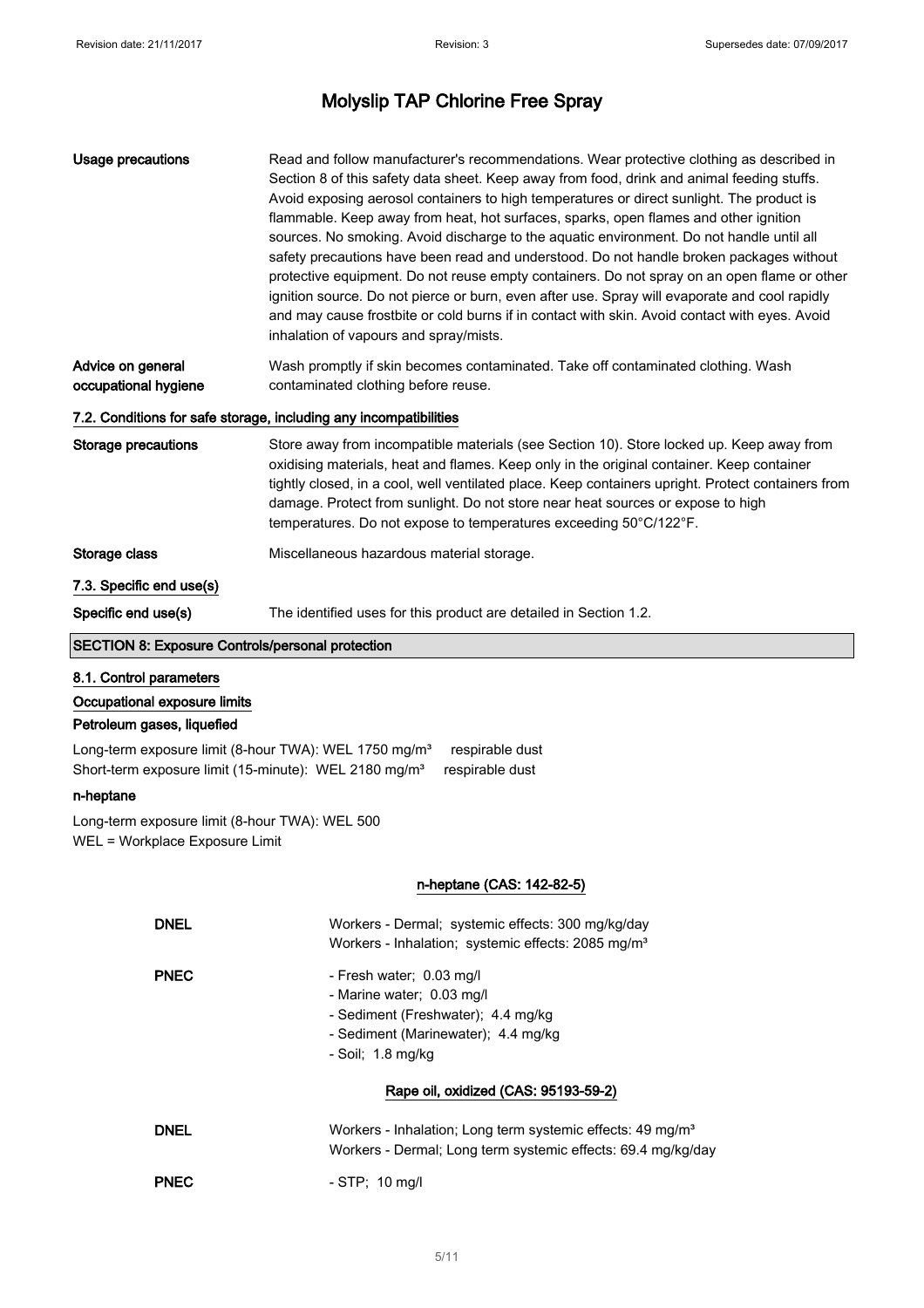## Fatty acids, C16-18 and C18-unsatd., Me esters (CAS: 67762-38-3)

| <b>DNEL</b>                                                                                                                                                                                                                                                                                                                                         | Workers - Dermal; Long term systemic effects: 10 mg/kg/day<br>Workers - Inhalation; Long term systemic effects: 6.96 mg/m <sup>3</sup>                                                                                                                                                                                                                                                                                                                                                                                                    |
|-----------------------------------------------------------------------------------------------------------------------------------------------------------------------------------------------------------------------------------------------------------------------------------------------------------------------------------------------------|-------------------------------------------------------------------------------------------------------------------------------------------------------------------------------------------------------------------------------------------------------------------------------------------------------------------------------------------------------------------------------------------------------------------------------------------------------------------------------------------------------------------------------------------|
| <b>PNEC</b>                                                                                                                                                                                                                                                                                                                                         | - Fresh water; 2.504 mg/l<br>- Marine water; 0.2504 mg/l<br>- Intermittent release; 25.04 mg/l<br>- STP; 520 mg/l                                                                                                                                                                                                                                                                                                                                                                                                                         |
| 8.2. Exposure controls                                                                                                                                                                                                                                                                                                                              |                                                                                                                                                                                                                                                                                                                                                                                                                                                                                                                                           |
| Protective equipment                                                                                                                                                                                                                                                                                                                                |                                                                                                                                                                                                                                                                                                                                                                                                                                                                                                                                           |
|                                                                                                                                                                                                                                                                                                                                                     |                                                                                                                                                                                                                                                                                                                                                                                                                                                                                                                                           |
| Appropriate engineering<br>Provide adequate general and local exhaust ventilation. Ensure the ventilation system is<br>controls<br>regularly maintained and tested. Good general ventilation should be adequate to control<br>worker exposure to airborne contaminants. Observe any occupational exposure limits for the<br>product or ingredients. |                                                                                                                                                                                                                                                                                                                                                                                                                                                                                                                                           |
| Eye/face protection                                                                                                                                                                                                                                                                                                                                 | Unless the assessment indicates a higher degree of protection is required, the following<br>protection should be worn: Tight-fitting safety glasses.                                                                                                                                                                                                                                                                                                                                                                                      |
| Hand protection                                                                                                                                                                                                                                                                                                                                     | Wear protective gloves. The most suitable glove should be chosen in consultation with the<br>glove supplier/manufacturer, who can provide information about the breakthrough time of the<br>glove material. To protect hands from chemicals, gloves should comply with European<br>Standard EN374. Considering the data specified by the glove manufacturer, check during use<br>that the gloves are retaining their protective properties and change them as soon as any<br>deterioration is detected. Frequent changes are recommended. |
| Other skin and body<br>protection                                                                                                                                                                                                                                                                                                                   | Wear appropriate clothing to prevent repeated or prolonged skin contact.                                                                                                                                                                                                                                                                                                                                                                                                                                                                  |
| Hygiene measures                                                                                                                                                                                                                                                                                                                                    | Wash after use and before eating, smoking and using the toilet. Do not eat, drink or smoke<br>when using this product.                                                                                                                                                                                                                                                                                                                                                                                                                    |
| <b>Respiratory protection</b>                                                                                                                                                                                                                                                                                                                       | Ensure all respiratory protective equipment is suitable for its intended use and is 'CE'-marked.<br>Check that the respirator fits tightly and the filter is changed regularly. Gas and combination<br>filter cartridges should comply with European Standard EN14387. Full face mask respirators<br>with replaceable filter cartridges should comply with European Standard EN136. Half mask<br>and quarter mask respirators with replaceable filter cartridges should comply with European<br>Standard EN140.                           |
| <b>Environmental exposure</b><br>controls                                                                                                                                                                                                                                                                                                           | Keep container tightly sealed when not in use. Emissions from ventilation or work process<br>equipment should be checked to ensure they comply with the requirements of environmental<br>protection legislation. In some cases, fume scrubbers, filters or engineering modifications to<br>the process equipment will be necessary to reduce emissions to acceptable levels.                                                                                                                                                              |

## SECTION 9: Physical and Chemical Properties

| 9.1. Information on basic physical and chemical properties |                                       |  |
|------------------------------------------------------------|---------------------------------------|--|
| Appearance                                                 | Aerosol.                              |  |
| Odour                                                      | Characteristic.                       |  |
| Flash point                                                | $\le$ -60°C COC (Cleveland open cup). |  |
| Solubility(ies)                                            | Immiscible with water.                |  |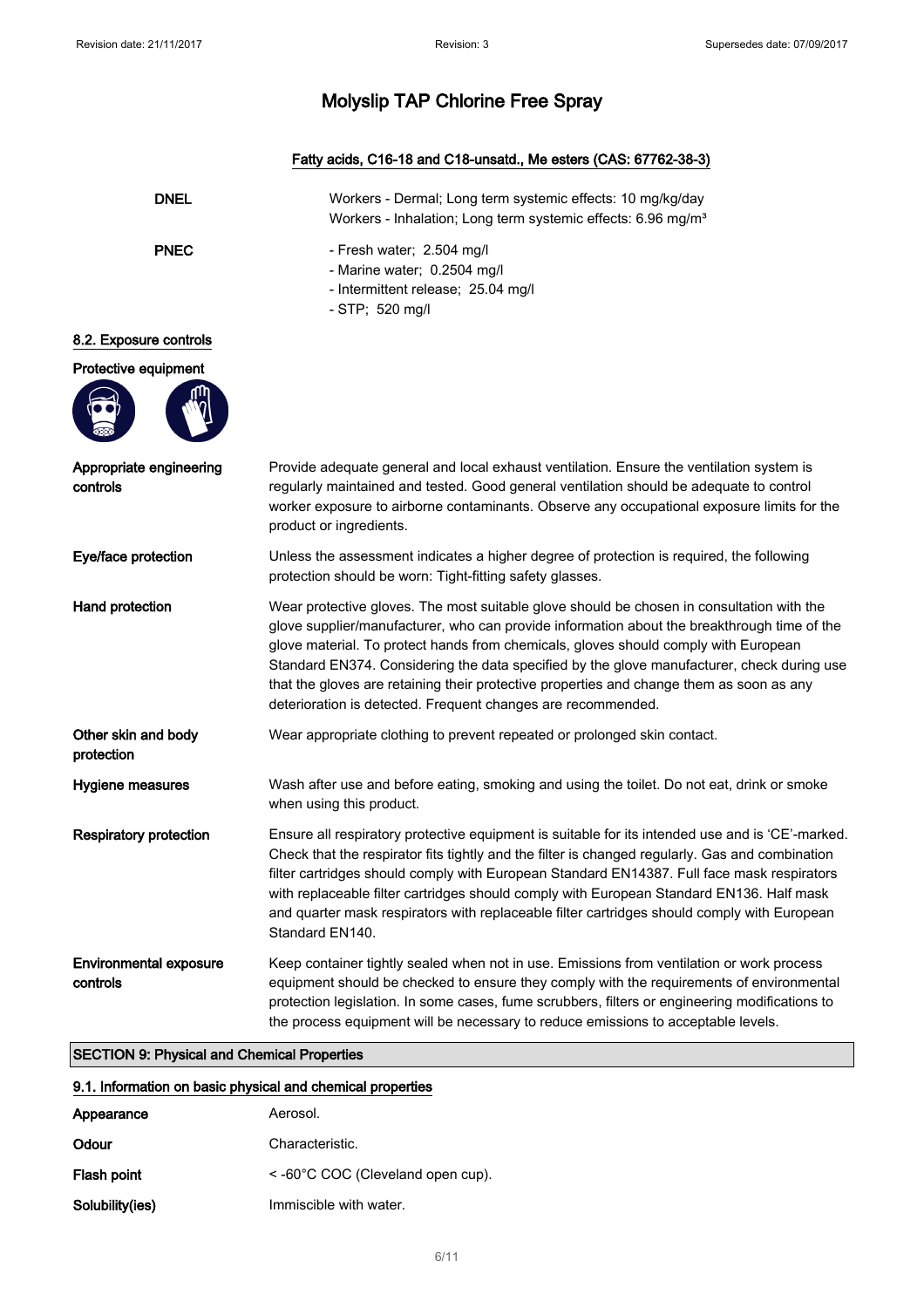| 9.2. Other information                                              |                                                                                                                                                                         |  |
|---------------------------------------------------------------------|-------------------------------------------------------------------------------------------------------------------------------------------------------------------------|--|
| <b>SECTION 10: Stability and reactivity</b>                         |                                                                                                                                                                         |  |
| 10.1. Reactivity                                                    |                                                                                                                                                                         |  |
| Reactivity                                                          | See the other subsections of this section for further details.                                                                                                          |  |
| 10.2. Chemical stability                                            |                                                                                                                                                                         |  |
| <b>Stability</b>                                                    | Stable at normal ambient temperatures and when used as recommended. Stable under the<br>prescribed storage conditions.                                                  |  |
| 10.3. Possibility of hazardous reactions                            |                                                                                                                                                                         |  |
| Possibility of hazardous<br>reactions                               | The following materials may react strongly with the product: Oxidising agents.                                                                                          |  |
| 10.4. Conditions to avoid                                           |                                                                                                                                                                         |  |
| Conditions to avoid                                                 | Avoid exposing aerosol containers to high temperatures or direct sunlight. Pressurised<br>container: may burst if heated                                                |  |
| 10.5. Incompatible materials                                        |                                                                                                                                                                         |  |
| <b>Materials to avoid</b>                                           | No specific material or group of materials is likely to react with the product to produce a<br>hazardous situation.                                                     |  |
| 10.6. Hazardous decomposition products                              |                                                                                                                                                                         |  |
| Hazardous decomposition<br>products                                 | Does not decompose when used and stored as recommended. Thermal decomposition or<br>combustion products may include the following substances: Harmful gases or vapours. |  |
| <b>SECTION 11: Toxicological information</b>                        |                                                                                                                                                                         |  |
| 11.1. Information on toxicological effects                          |                                                                                                                                                                         |  |
| Acute toxicity - oral                                               |                                                                                                                                                                         |  |
| Notes (oral LD <sub>50</sub> )                                      | Based on available data the classification criteria are not met.                                                                                                        |  |
| Acute toxicity - dermal<br>Notes (dermal LDso)                      | Based on available data the classification criteria are not met.                                                                                                        |  |
| Acute toxicity - inhalation<br>Notes (inhalation LC <sub>50</sub> ) | Based on available data the classification criteria are not met.                                                                                                        |  |
| Skin corrosion/irritation<br>Animal data                            | Irritating.                                                                                                                                                             |  |
| Serious eye damage/irritation<br>Serious eye damage/irritation      | Based on available data the classification criteria are not met.                                                                                                        |  |
| Respiratory sensitisation<br><b>Respiratory sensitisation</b>       | Based on available data the classification criteria are not met.                                                                                                        |  |
| Skin sensitisation<br><b>Skin sensitisation</b>                     | Based on available data the classification criteria are not met.                                                                                                        |  |
| Germ cell mutagenicity<br>Genotoxicity - in vitro                   | Based on available data the classification criteria are not met.                                                                                                        |  |
| Carcinogenicity<br>Carcinogenicity                                  | Based on available data the classification criteria are not met.                                                                                                        |  |
| <b>IARC</b> carcinogenicity                                         | None of the ingredients are listed or exempt.                                                                                                                           |  |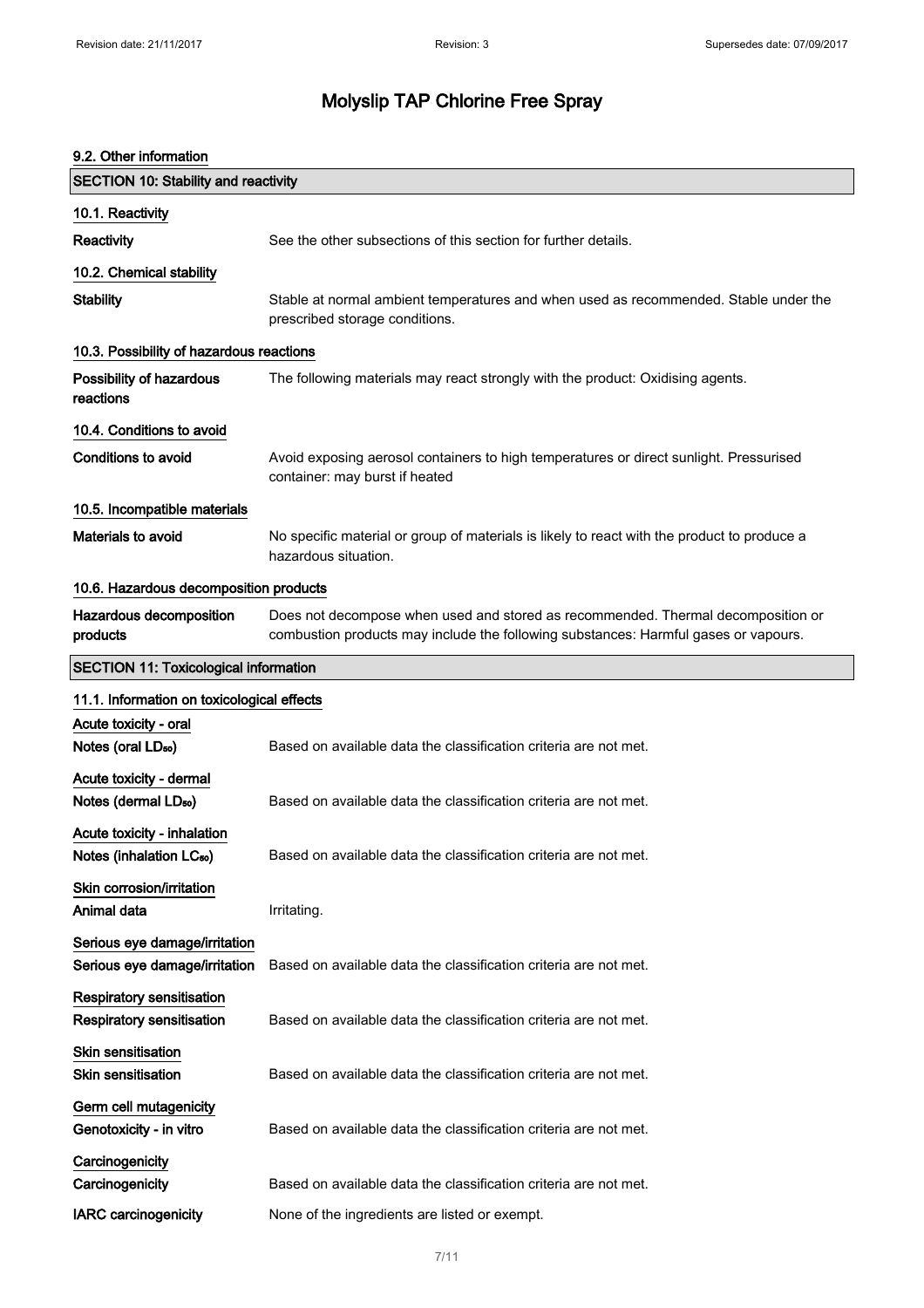| Reproductive toxicity<br>Reproductive toxicity - fertility                     | Based on available data the classification criteria are not met.                                                                                                                                                 |  |
|--------------------------------------------------------------------------------|------------------------------------------------------------------------------------------------------------------------------------------------------------------------------------------------------------------|--|
| Reproductive toxicity -<br>development                                         | Based on available data the classification criteria are not met.                                                                                                                                                 |  |
|                                                                                |                                                                                                                                                                                                                  |  |
| Specific target organ toxicity - single exposure<br>STOT - single exposure     | STOT SE 3 - H336 May cause drowsiness or dizziness.                                                                                                                                                              |  |
| <b>Target organs</b>                                                           | Central nervous system                                                                                                                                                                                           |  |
|                                                                                |                                                                                                                                                                                                                  |  |
| Specific target organ toxicity - repeated exposure<br>STOT - repeated exposure | Not classified as a specific target organ toxicant after repeated exposure.                                                                                                                                      |  |
|                                                                                |                                                                                                                                                                                                                  |  |
| <b>Aspiration hazard</b><br><b>Aspiration hazard</b>                           | Asp. Tox. 1 - H304 May be fatal if swallowed and enters airways. Pneumonia may be the<br>result if vomited material containing solvents reaches the lungs.                                                       |  |
| <b>General information</b>                                                     | The severity of the symptoms described will vary dependent on the concentration and the<br>length of exposure.                                                                                                   |  |
| Inhalation                                                                     | A single exposure may cause the following adverse effects: Headache. Nausea, vomiting.<br>Central nervous system depression. Drowsiness, dizziness, disorientation, vertigo. Narcotic<br>effect.                 |  |
| Ingestion                                                                      | Due to the physical nature of this product, it is unlikely that ingestion will occur. Aspiration<br>hazard if swallowed. Entry into the lungs following ingestion or vomiting may cause chemical<br>pneumonitis. |  |
| Skin contact                                                                   | Redness. Irritating to skin.                                                                                                                                                                                     |  |
| Eye contact                                                                    | May be slightly irritating to eyes. May cause discomfort.                                                                                                                                                        |  |
| Route of entry                                                                 | Ingestion Inhalation Skin and/or eye contact                                                                                                                                                                     |  |
| <b>Target organs</b>                                                           | Central nervous system                                                                                                                                                                                           |  |
| <b>SECTION 12: Ecological Information</b>                                      |                                                                                                                                                                                                                  |  |
| 12.1. Toxicity                                                                 |                                                                                                                                                                                                                  |  |
| <b>Toxicity</b>                                                                | Aquatic Chronic 2 - H411 Toxic to aquatic life with long lasting effects.                                                                                                                                        |  |
| 12.2. Persistence and degradability                                            |                                                                                                                                                                                                                  |  |
|                                                                                | Persistence and degradability The degradability of the product is not known.                                                                                                                                     |  |
| 12.3. Bioaccumulative potential                                                |                                                                                                                                                                                                                  |  |
| <b>Bioaccumulative potential</b>                                               | No data available on bioaccumulation.                                                                                                                                                                            |  |
| 12.4. Mobility in soil                                                         |                                                                                                                                                                                                                  |  |
| <b>Mobility</b>                                                                | The product contains volatile organic compounds (VOCs) which will evaporate easily from all<br>surfaces.                                                                                                         |  |
| 12.5. Results of PBT and vPvB assessment                                       |                                                                                                                                                                                                                  |  |
| 12.6. Other adverse effects                                                    |                                                                                                                                                                                                                  |  |
| Other adverse effects                                                          | None known.                                                                                                                                                                                                      |  |
| <b>SECTION 13: Disposal considerations</b>                                     |                                                                                                                                                                                                                  |  |
|                                                                                |                                                                                                                                                                                                                  |  |

## 13.1. Waste treatment methods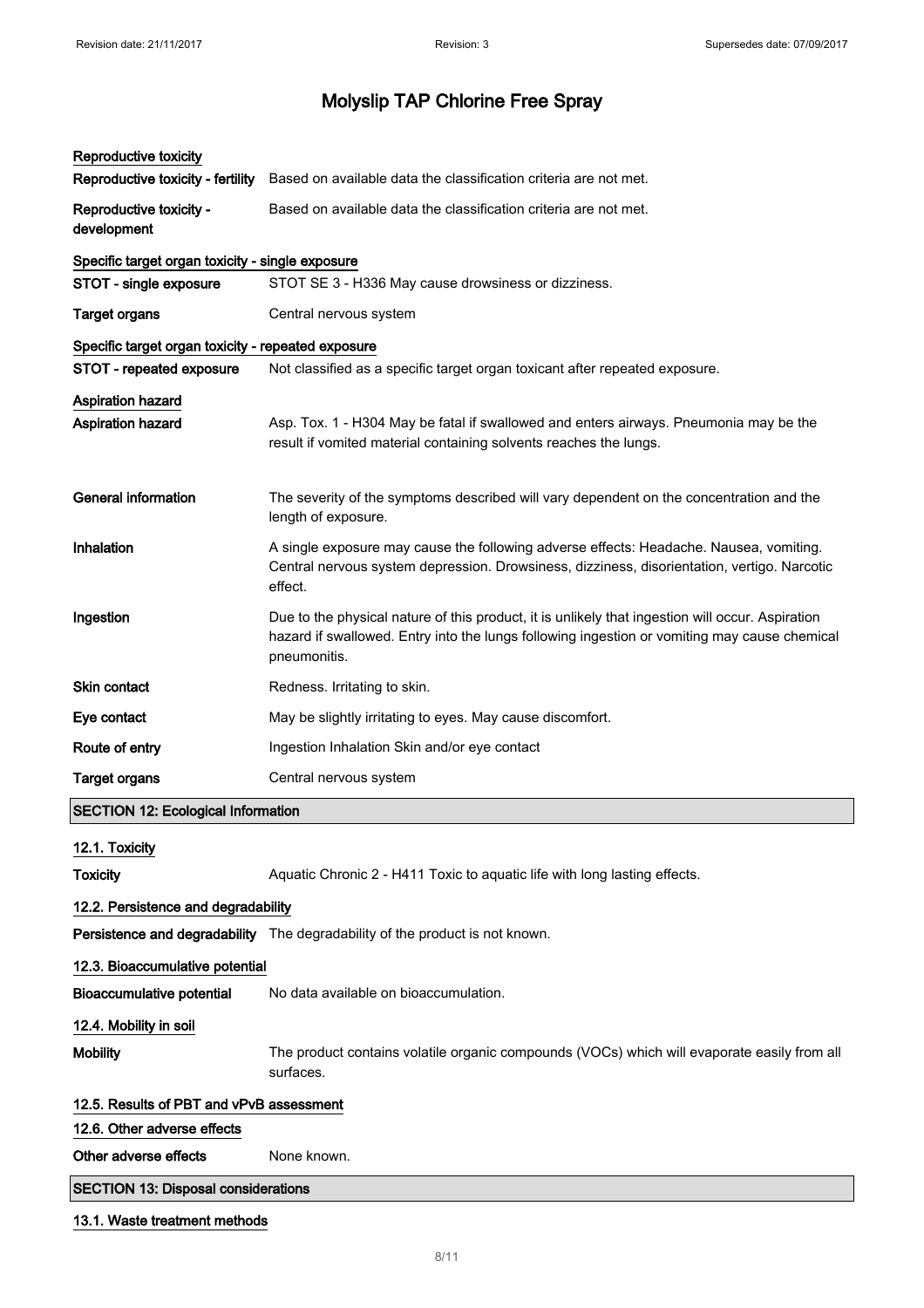| <b>General information</b> | The generation of waste should be minimised or avoided wherever possible. Reuse or recycle<br>products wherever possible. This material and its container must be disposed of in a safe<br>way. When handling waste, the safety precautions applying to handling of the product should<br>be considered. Care should be taken when handling emptied containers that have not been<br>thoroughly cleaned or rinsed out. Empty containers or liners may retain some product<br>residues and hence be potentially hazardous. |
|----------------------------|---------------------------------------------------------------------------------------------------------------------------------------------------------------------------------------------------------------------------------------------------------------------------------------------------------------------------------------------------------------------------------------------------------------------------------------------------------------------------------------------------------------------------|
| Disposal methods           | Do not empty into drains. Empty containers must not be punctured or incinerated because of<br>the risk of an explosion. Dispose of surplus products and those that cannot be recycled via a<br>licensed waste disposal contractor. Waste, residues, empty containers, discarded work<br>clothes and contaminated cleaning materials should be collected in designated containers,<br>labelled with their contents.                                                                                                        |

## SECTION 14: Transport information

| 14.1. UN number                    |                                                           |  |
|------------------------------------|-----------------------------------------------------------|--|
| UN No. (ADR/RID)                   | 1950                                                      |  |
| UN No. (IMDG)                      | 1950                                                      |  |
| UN No. (ICAO)                      | 1950                                                      |  |
| UN No. (ADN)                       | 1950                                                      |  |
| 14.2. UN proper shipping name      |                                                           |  |
| Proper shipping name<br>(ADR/RID)  | <b>AEROSOLS</b>                                           |  |
|                                    | Proper shipping name (IMDG) AEROSOLS (CONTAINS n-heptane) |  |
| Proper shipping name (ICAO)        | <b>AEROSOLS</b>                                           |  |
| Proper shipping name (ADN)         | <b>AEROSOLS</b>                                           |  |
| 14.3. Transport hazard class(es)   |                                                           |  |
| <b>ADR/RID class</b>               | 2.1                                                       |  |
| <b>ADR/RID classification code</b> | 5F                                                        |  |
| <b>ADR/RID label</b>               | 2.1                                                       |  |
| <b>IMDG class</b>                  | 2.1                                                       |  |
| <b>ICAO class/division</b>         | 2.1                                                       |  |
| <b>ADN</b> class                   | 2.1                                                       |  |
| <b>Transport labels</b>            |                                                           |  |



| 14.4. Packing group          |      |
|------------------------------|------|
| <b>ADR/RID packing group</b> | None |
| <b>IMDG packing group</b>    | None |
| ADN packing group            | None |
| ICAO packing group           | None |
| 14.5. Environmental hazards  |      |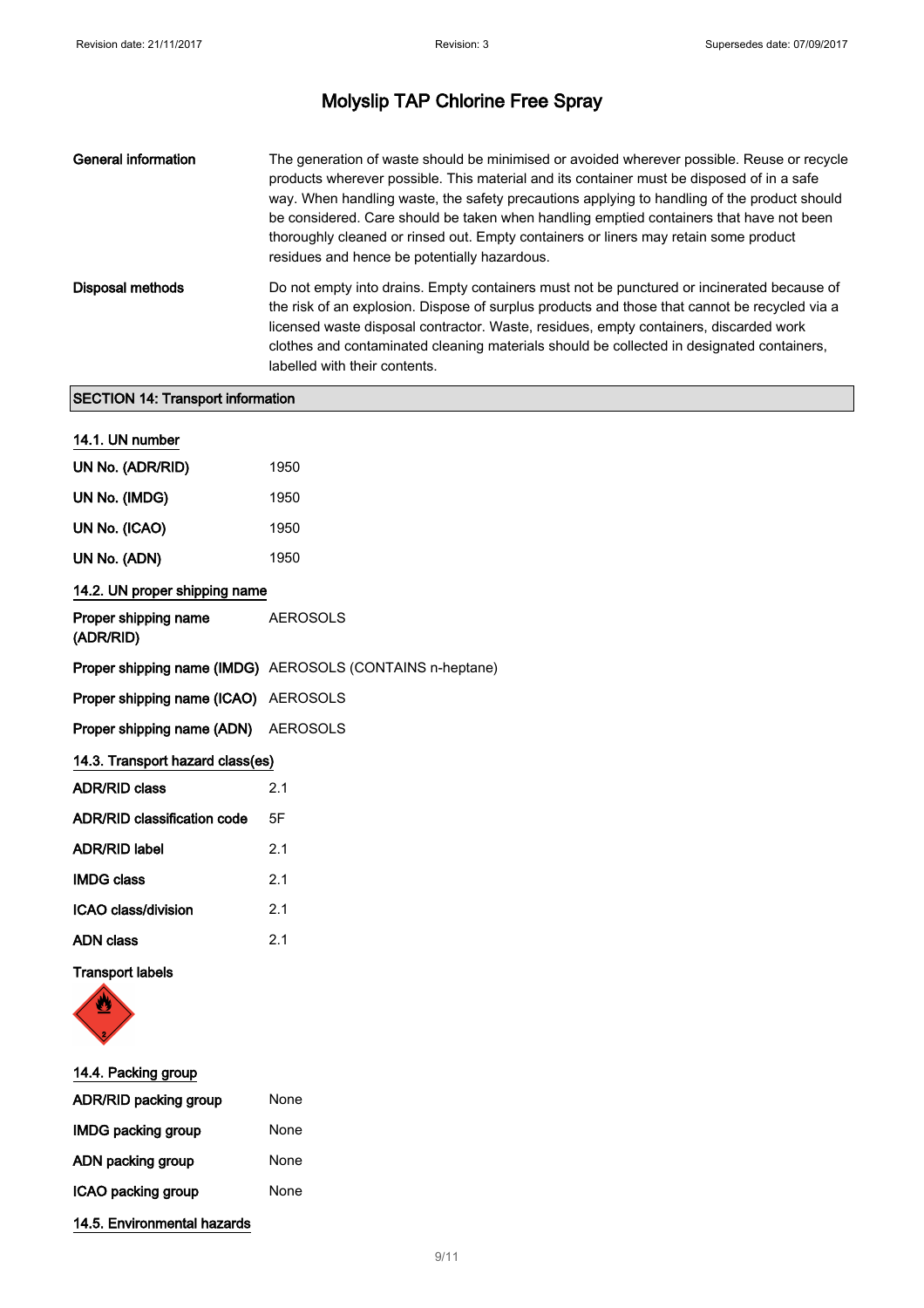### Environmentally hazardous substance/marine pollutant



### 14.6. Special precautions for user

EmS F-D, S-U

ADR transport category 2

Tunnel restriction code (D)

### 14.7. Transport in bulk according to Annex II of MARPOL and the IBC Code

Transport in bulk according to Not applicable. Annex II of MARPOL 73/78 and the IBC Code

### SECTION 15: Regulatory information

### 15.1. Safety, health and environmental regulations/legislation specific for the substance or mixture

| <b>National regulations</b> | Health and Safety at Work etc. Act 1974 (as amended).<br>The Carriage of Dangerous Goods and Use of Transportable Pressure Equipment<br>Regulations 2009 (SI 2009 No. 1348) (as amended) ["CDG 2009"].<br>EH40/2005 Workplace exposure limits.<br>The Aerosol Dispensers Regulations 2009 (SI 2009 No. 2824).                                                                                                                                                        |
|-----------------------------|----------------------------------------------------------------------------------------------------------------------------------------------------------------------------------------------------------------------------------------------------------------------------------------------------------------------------------------------------------------------------------------------------------------------------------------------------------------------|
| <b>EU</b> legislation       | Regulation (EC) No 1907/2006 of the European Parliament and of the Council of 18<br>December 2006 concerning the Registration, Evaluation, Authorisation and Restriction of<br>Chemicals (REACH) (as amended).<br>Commission Regulation (EU) No 2015/830 of 28 May 2015.<br>Regulation (EC) No 1272/2008 of the European Parliament and of the Council of 16<br>December 2008 on classification, labelling and packaging of substances and mixtures (as<br>amended). |
|                             | Council Directive of 20 May 1975 on the approximation of the laws of the Member States<br>relating to aerosol dispensers (75/324/EEC) (as amended).                                                                                                                                                                                                                                                                                                                  |

#### 15.2. Chemical safety assessment

No chemical safety assessment has been carried out.

### Inventories

### EU - EINECS/ELINCS

None of the ingredients are listed or exempt.

### SECTION 16: Other information